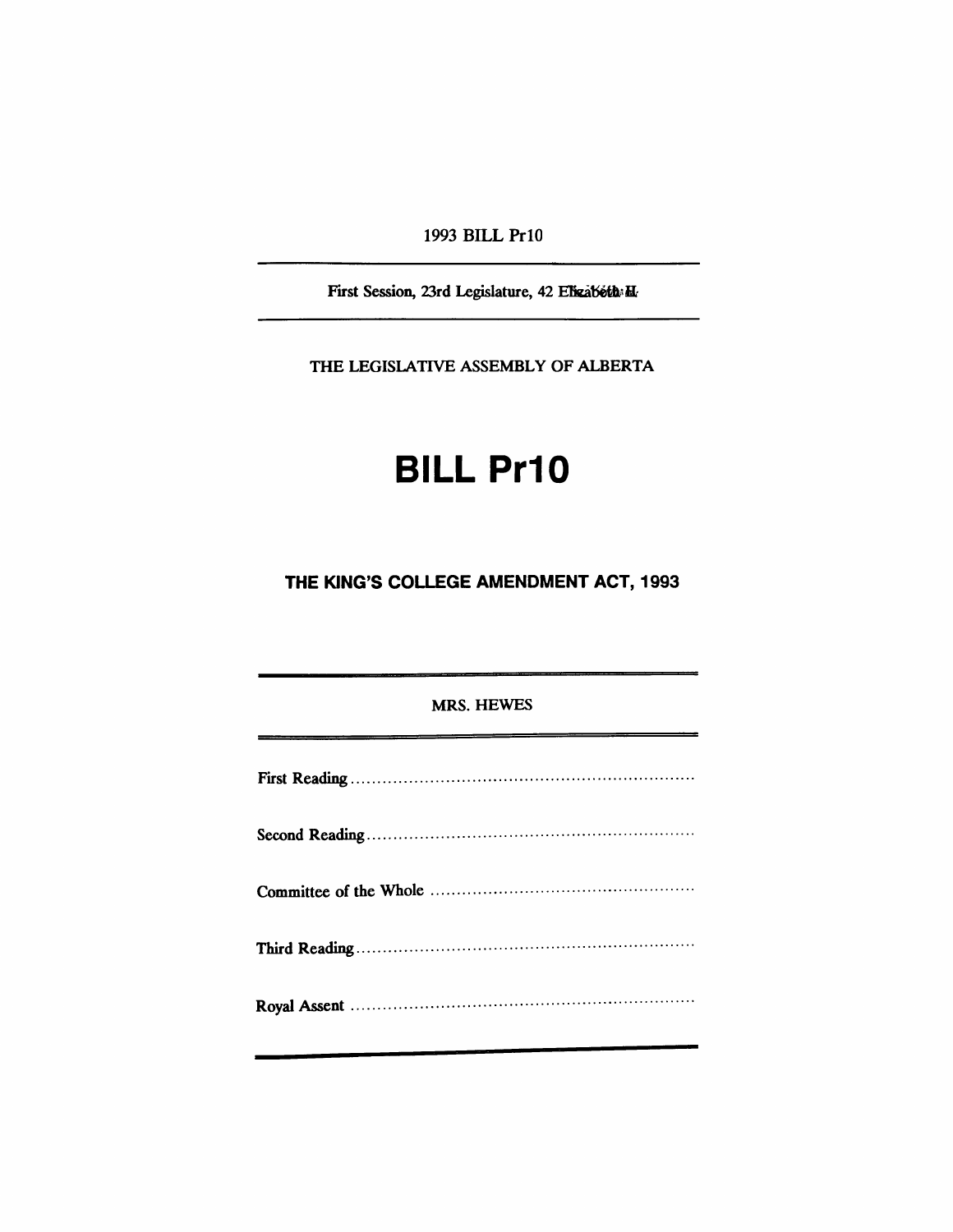*Bill Pr10 Mrs. Hewes*

## **BILL Pr10**

1993

#### **THE KING'S COLLEGE AMENDMENT ACT, 1993**

*(Assented to* , 1993)

WHEREAS The King's College was incorporated by *The King's College Act* being chapter 77 of the Statutes of Alberta, 1979 which was amended by chapter 56 of the Statutes of Alberta, 1987; and

WHEREAS a petition has been presented praying that the Act be amended as hereinafter set forth and it is expedient to grant the prayer of the petition;

THEREFORE HER MAJESTY, by and with the advice and consent of the Legislative Assembly of Alberta, enacts as follows:

*1 The King's College Act is amended by this Act.*

*2 Section* 1*(b) is repealed and the following is substituted:*

(b) "College" means The King's University College incorporated by this Act.

*3 Section* 2 *is repealed and the following is substituted:*

(2) The present members of the Society and such others as shall hereafter from time to time become members in the manner prescribed in the by-laws of the College are incorporated under the name of "The King's UniversityCollege".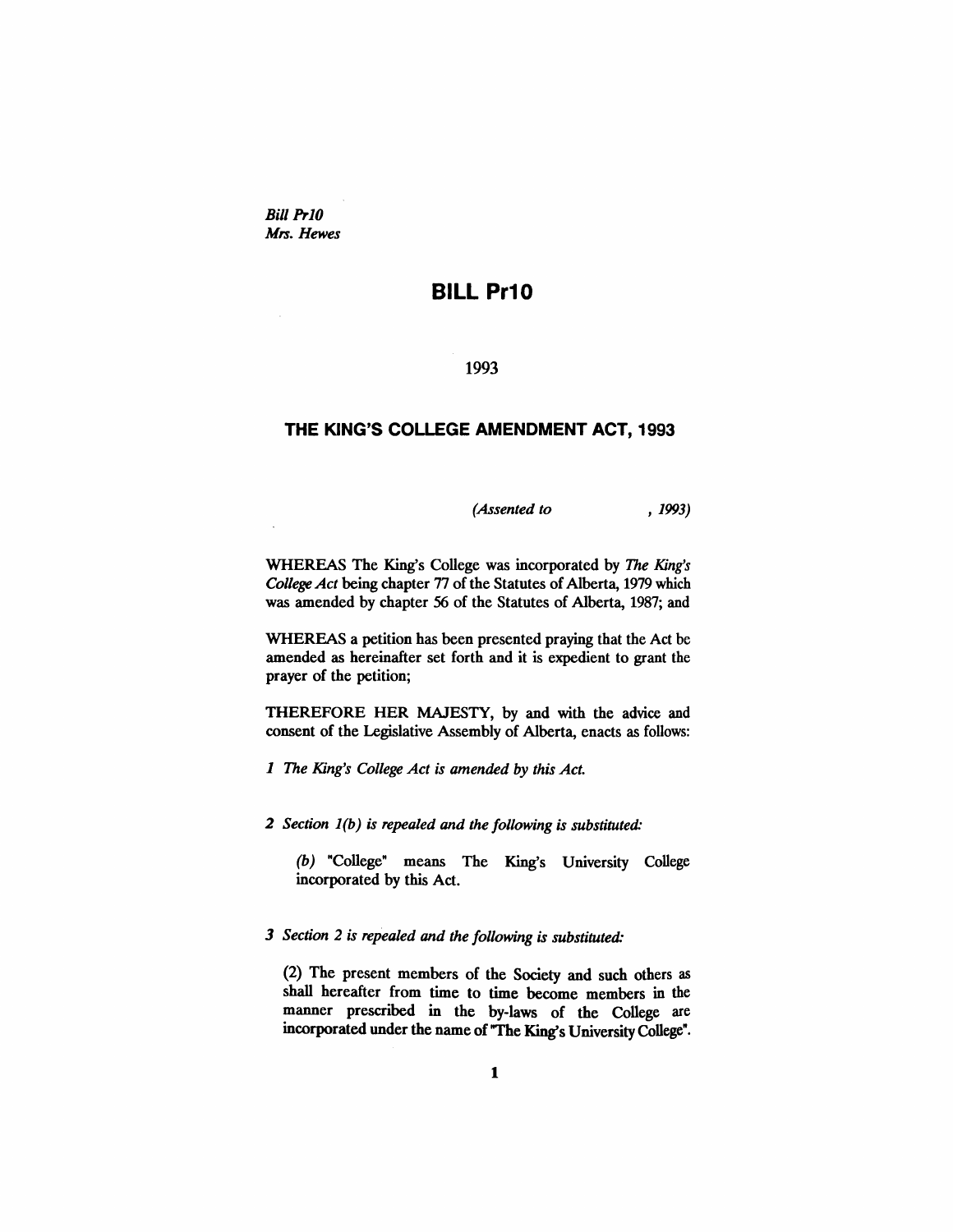**Explanatory Notes**

*1 This Bill will amend Chapter* 77 *of the Statutes ofAlberta 1979.*

*2 Section* 1*(b) presently reads:*

*(b) "College" means The King's College incorporated by this Act.*

J *Section* 2 *reads:*  $\mathcal{F}(\pmb{\xi})$  .

*The pt'esent members ofthe Society and such others as shall hereafter* from *time to time become members of the College* in *the manner* ~cribed in *the by-laws of the College are incorporated under the name of "The King's College".*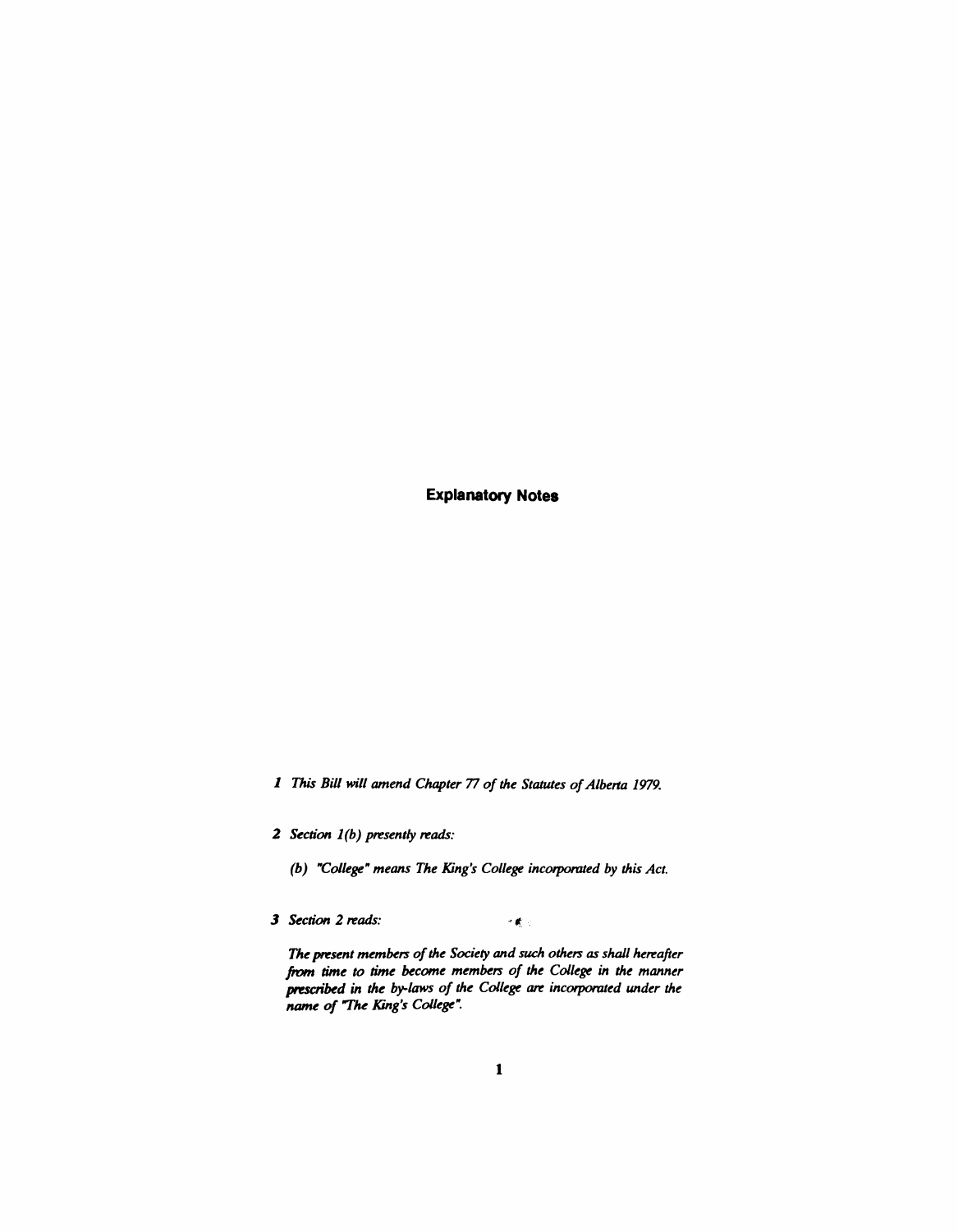., *The Act shall hereafter be known as* "The King's University College Act".

 $\sim 10^{11}$ 

 $\mathcal{L}_{\bullet}$  , and  $\mathcal{L}_{\bullet}$